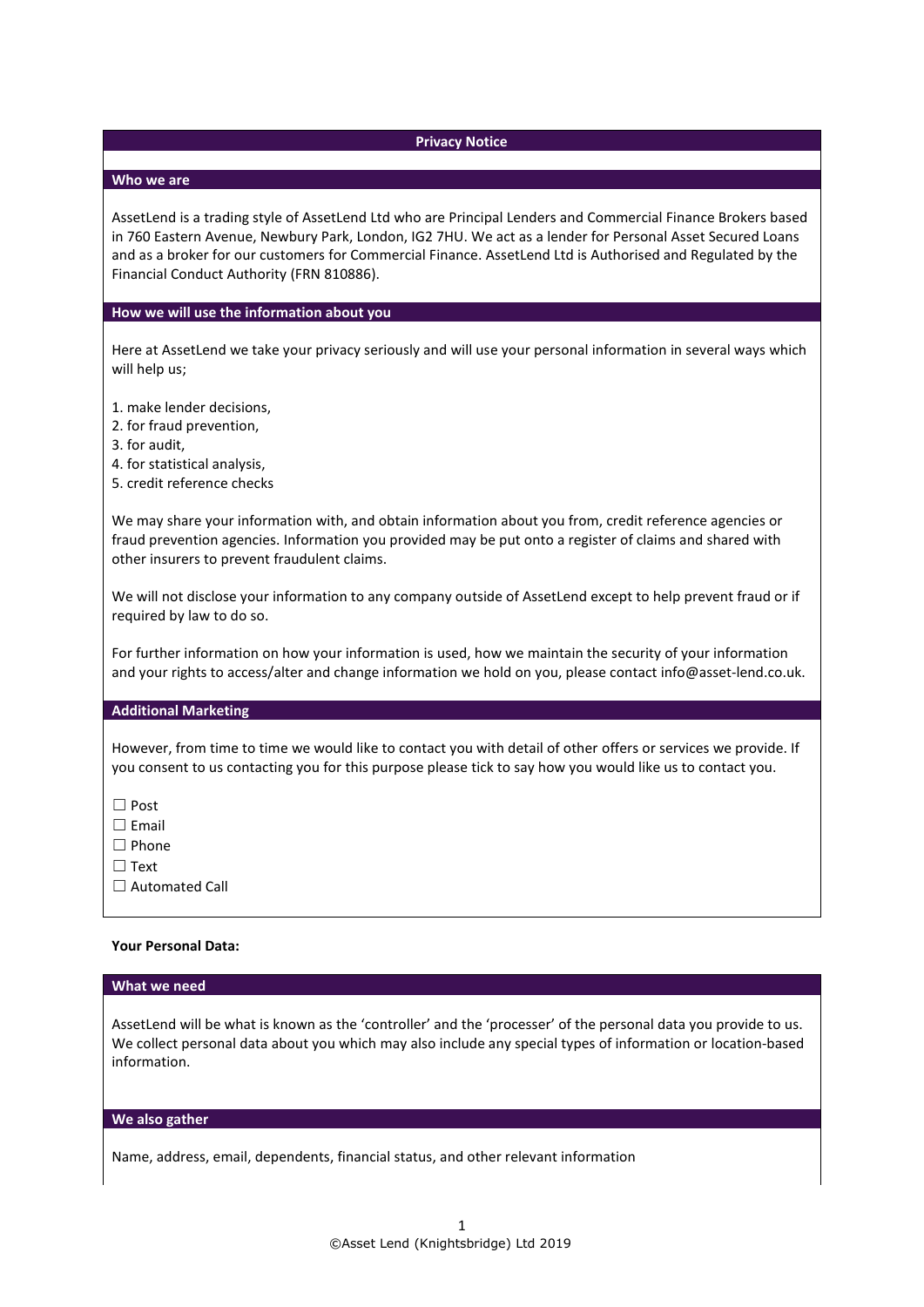### **Why we need it**

We need to know your basic personal data to provide you with an accurate recommendation for your personal circumstances. We will not collect any personal data from you we do not need to provide and oversee this service to you.

For processing of data to be lawful under GDPR, AssetLend use;

(a) Consent: the individual has given clear consent for you to process their personal data for a specific purpose.

(b) Contract: the processing is necessary for a contract you have with the individual, or because they have asked you to take specific steps before entering into a contract.

(c) Legal obligation: the processing is necessary for you to comply with the law (not including contractual obligations).

#### **What we do with it**

Automated Decision Making: AssetLend will pass your data captured to lenders/funders/banks whom may use automated decision-making in respect of your application for finance. We will only collect the minimum amount of data needed and have a clear retention policy for the profiles we create.

You have the right not to be subject to a decision based solely on automated processing, including profiling, which produces legal effects concerning you or any significant affects. You can request human intervention and challenge a decision made this way by contacting Danny Nota (Director) at info@asset-lend.co.uk.

All the personal data we use is controlled by AssetLend in the UK, however, for the purposes of IT hosting and maintenance, this information is located on servers within the European Union. No 3rd parties have access to your personal data unless the law allows them to do so. We have a Data Protection regime in place to oversee the effective and secure processing of your personal data. More information on this framework can be found [www.asset-lend.co.uk.](http://www.asset-lend.co.uk/)

Your data is stored electronically on our cloud encrypted server. Our server is based in the UK.

### **How long we keep it**

We are required under regulation to keep your basic personal data, such as name, address, contact details and so forth, for a minimum of 6 years, after which time it will be destroyed. The information used for marketing will be kept with us until you notify us that you no longer wish to receive this information.

# **What are your rights?**

If at any point you believe retained information is incorrect you can request to see this information and even have it corrected and possibly deleted. Providing you with this information is free of charge, but charges may apply for excessive requests.

If you wish to raise a complaint on how we have handled your personal data, you can contact our Data Protection Officer who will investigate the matter.

Where relevant, you have the right to withdraw consent and object at any time and this means that we cannot process your data provided without your consent.

More information about your rights can be found on the Information Commissioners website. https://ico.org.uk/